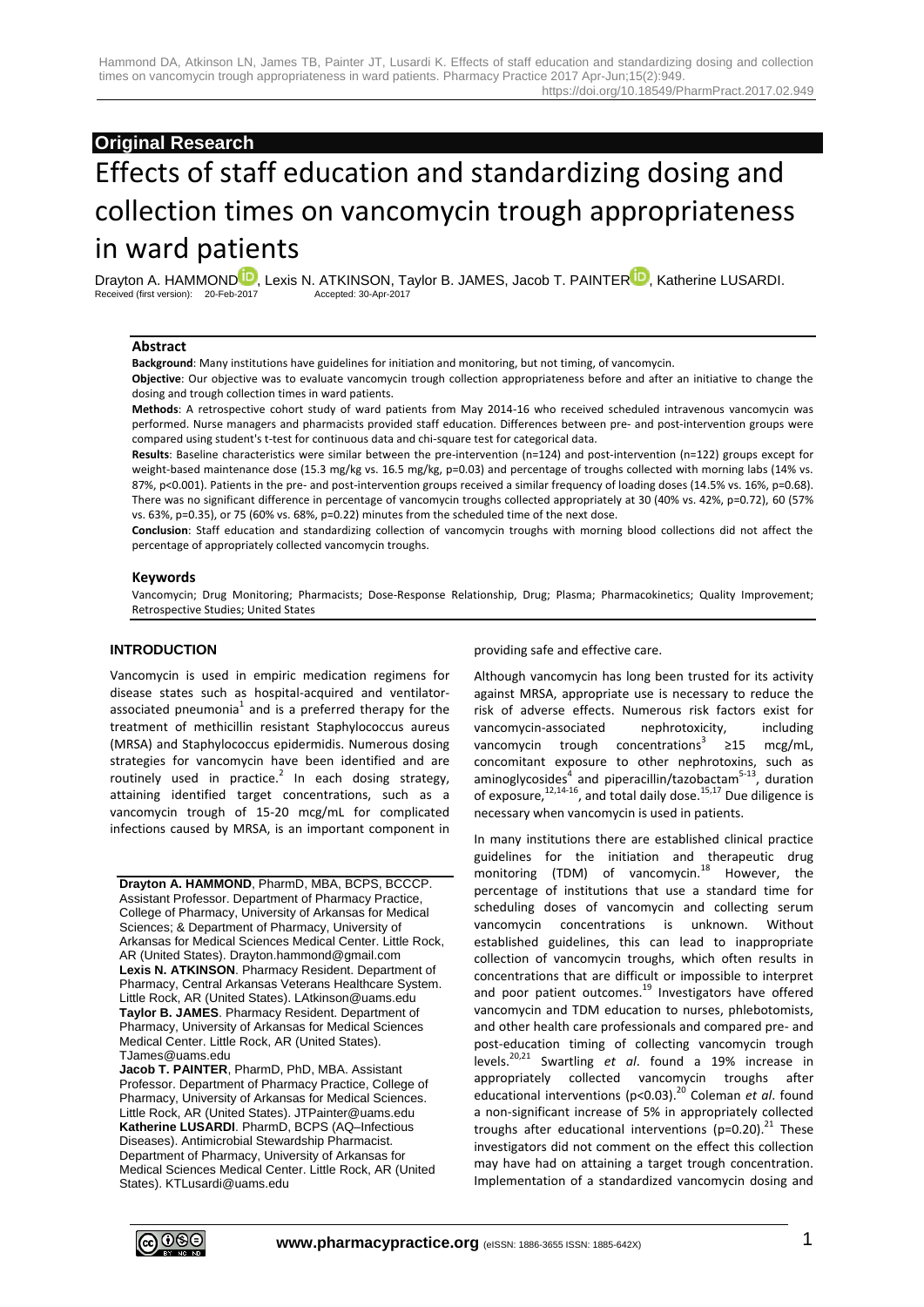trough collection schedule coupled with education for clinical staff could possibly reduce inappropriate timing of trough collection. The purpose of this research was to assess the appropriateness of vancomycin trough collection after clinical staff education and standardizing the time of vancomycin dosing and blood collections for vancomycin trough collection in ward patients.

# **METHODS**

The research was approved by the University of Arkansas for Medical Sciences institutional review board (#205589).

On August 1, 2015, a policy change was implemented allowing pharmacist consultation to manage vancomycin therapy. At the same time but separate to the policy, standard administration times that included a dose at 05:00 were instituted. As part of this policy change, pharmacists who were consulted on a vancomycin regimen were provided the authority to dose, monitor, and adjust administration times for vancomycin. Prior to this initiative, standard administration times were 08:00 or 09:00 whenever possible for all dosing intervals. Before and after this initiative, vancomycin doses that were off of the standard administration schedule were treated as exceptions and had trough concentrations ordered prior to the third, fourth, or fifth dose rather than at the standard trough collection time (i.e., morning blood draws and 08:00 or 09:00). Education for the day and night shift nurses regarding the changes in times for morning doses of vancomycin and trough collection was provided verbally by pharmacists and nursing managers. Phlebotomists were not provided education because they were not readily accessible. The duration of education was 2-5 minutes and did not involve administration of a post-education competency assessment. Pharmacists provided more of the education to day shift nurses, and nursing managers provided more of the education to night shift nurses. Formal education sessions occurred during August 2015, and thereafter only informal discussions were performed in small groups or one-on-one to remind individuals of the changes as nurse managers and pharmacists identified individuals needing remediation.

This was a retrospective, observational cohort study of all patients admitted to a non-ICU setting at a single 452-bed academic medical center from May 2014 to May 2016 who received intravenous vancomycin at a scheduled interval. Patients who received their first dose of vancomycin before the implementation date were included in the preintervention group, and those who received their first dose on or after the implementation date were included in the post-intervention group. Patients were eligible for inclusion if they were admitted to our institution, received at least 24 hours of intravenous vancomycin therapy, and had at least one serum vancomycin trough concentration drawn between 00:01 to 11:59 recorded in the electronic health record. Patients were excluded if they were receiving renal replacement therapy at the time of admission or were admitted to an intensive care unit before the first serum vancomycin trough concentration was collected. Standard dosing intervals were defined as scheduled vancomycin dosing every 12 or 24 hours. Non-standard dosing intervals that were used in patients were scheduled vancomycin dosing every 8, 36, and 48 hours. The dose of vancomycin for which a blood collection was performed to collect a trough concentration occurred between 00:01 and 11:59 and may have been performed before, with, or after the morning blood collection.

The primary outcome was the percentage of interpretable vancomycin trough concentrations, defined as a trough concentration collected within 30 minutes of the next scheduled dose of vancomycin as long as the vancomycin dose had not been administered yet. This trough concentration could have been drawn at any time between 00:01 and 11:59 as long as there was a scheduled vancomycin dose during that time as well. The sensitivity of this outcome was tested by defining an interpretable vancomycin trough concentration as one collected within 60 and 75 minutes of the next scheduled dose. Differences between pre- and post-intervention groups were compared using Student's t-test for continuous data and Pearson chisquare test for categorical data. The data were analyzed using STATA 14 (StataCorp LP, College Station, TX). Continuous data were reported as mean ± standard deviation, and categorical data were reported as count (percentage). To detect a 15% change in the percentage of serum vancomycin trough concentrations that were interpretable with 80% power and an alpha value of 0.05, 122 vancomycin trough concentrations in each group needed to be evaluated.

#### **RESULTS**

All patients (n=79) who were evaluated against the inclusion and exclusion criteria were included, resulting in 246 trough concentrations. Baseline characteristics were similar between the pre-intervention (49 patients, 124 trough concentrations) and post-intervention (30 patients, 122 trough concentrations) groups except for the weightbased maintenance dose (15.3 mg/kg vs. 16.5 mg/kg, p=0.03) and the percent of troughs collected with morning labs (14% vs. 87%, p<0.001). Patients in the pre- and postintervention groups received a similar frequency of loading doses (14.5% vs. 16%, p=0.68). Standard dosing intervals

| Table 1. Baseline and clinical characteristics.                    |                                      |                                     |         |
|--------------------------------------------------------------------|--------------------------------------|-------------------------------------|---------|
| <b>Characteristics</b>                                             | <b>Pre-intervention</b><br>$(n=124)$ | <b>Post-intervention</b><br>(n=122) | p-value |
| Actual body weight, kg (mean, SD)                                  | 77.4 (32.5)                          | 71.7 (17.3)                         | 0.09    |
| Loading dose, n (%)                                                | 18 (14.5)                            | 20(16)                              | 0.68    |
| Initial maintenance dose, mg (mean, SD)                            | 1076 (299)                           | 1148 (217)                          | 0.04    |
| Initial maintenance dose, mg/kg (mean, SD)                         | 15.3(4.8)                            | 16.5(3.5)                           | 0.03    |
| Initial dosing interval (Q12H or Q24H), n (%)                      | 94 (76)                              | 102 (84)                            | 0.13    |
| Therapy initiated on a weekday, n (%)                              | 92 (74)                              | 87(71)                              | 0.61    |
| Trough drawn on a weekday, n (%)                                   | 92 (74)                              | 93 (76)                             | 0.71    |
| Trough drawn with morning labs, n (%)                              | 17(14)                               | 106 (87)                            | < 0.001 |
| Q12H: every 12 hours; Q24H: every 24 hours; SD: standard deviation |                                      |                                     |         |

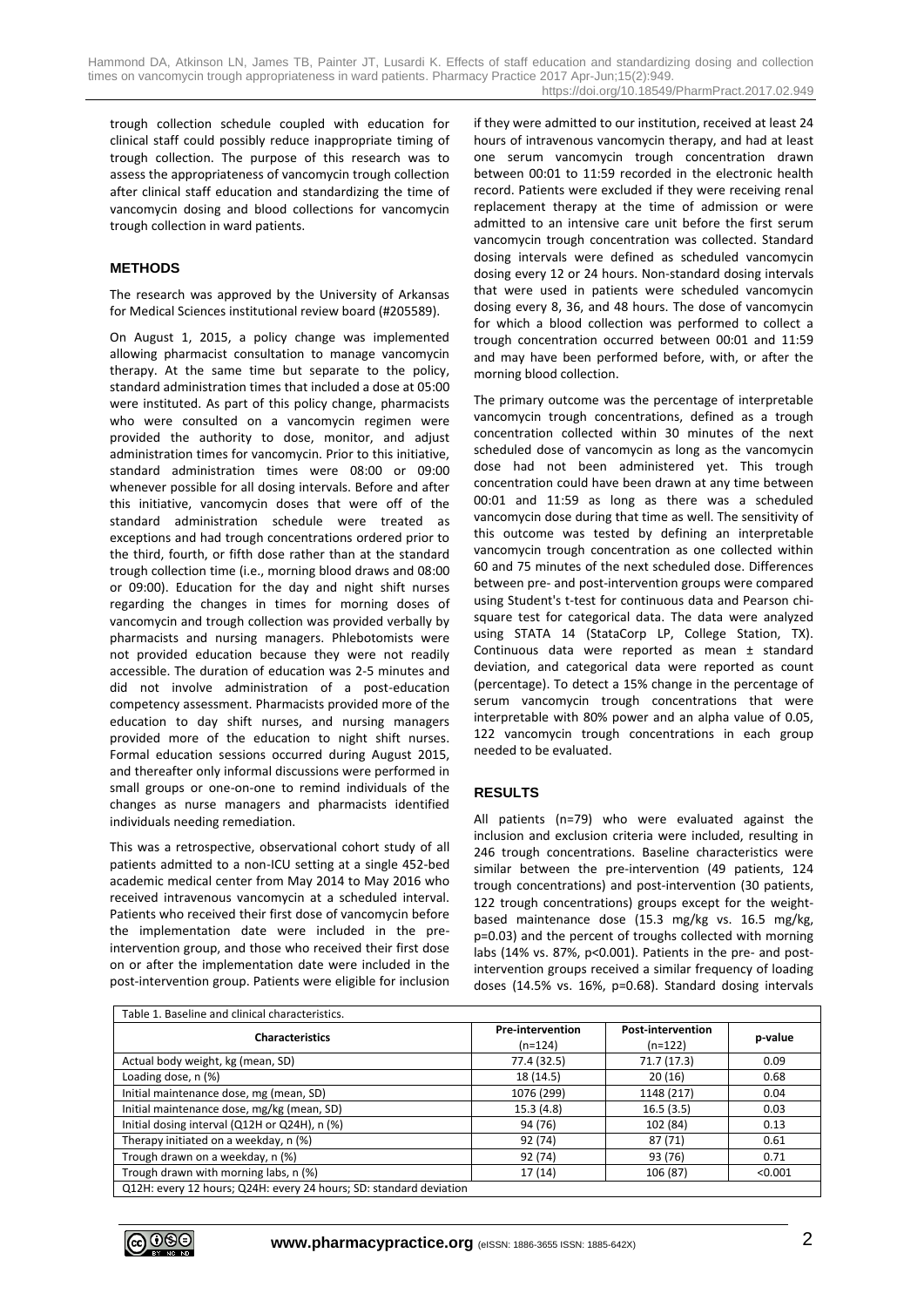Hammond DA, Atkinson LN, James TB, Painter JT, Lusardi K. Effects of staff education and standardizing dosing and collection times on vancomycin trough appropriateness in ward patients. Pharmacy Practice 2017 Apr-Jun;15(2):949. https://doi.org/10.18549/PharmPract.2017.02.949

| <b>Characteristics</b><br>n (%)                          | <b>Pre-intervention</b><br>$(n=124)$ | <b>Post-intervention</b><br>$(n=122)$ | p-value |
|----------------------------------------------------------|--------------------------------------|---------------------------------------|---------|
| Trough drawn appropriately,                              |                                      |                                       |         |
| ± 30 minutes from next scheduled dose, n (%)             | 49 (40)                              | 51 (42)                               | 0.72    |
| ± 60 minutes from next scheduled dose, n (%)             | 71 (57)                              | 77 (63)                               | 0.35    |
| ± 75 minutes from next scheduled dose, n (%)             | 75 (60)                              | 83 (68)                               | 0.22    |
| New trough ordered within 24 hours of last trough, n (%) | 17 (14)                              | 20(16)                                | 0.56    |

were used in the majority of patients (76% vs. 84%, p=0.13). (Table 1)

There was no significant difference in the percentage of interpretable vancomycin troughs as determined by a blood collection within 30 minutes of the next scheduled dose (40% vs. 42%, p=0.72). Similarly, there were no differences in percentage of blood collections within 60 (57% vs. 63%, p=0.35) or 75 (60% vs. 68%, p= 0.22) minutes from the next scheduled dose. Between the preintervention and post-intervention groups, there was no difference in the number of new troughs ordered within 24 hours of the last trough (14% vs. 16%, p=0.56). (Table 2)

# **DISCUSSION**

Standardization of vancomycin trough collection to be with morning labs did not change the percentages of interpretable vancomycin troughs or the need to order a new trough for a subsequent dose because of a missed blood collection. These findings suggest that health care professionals in both groups were afforded a similarly low percentage of vancomycin troughs that could be assessed without extrapolation to a true trough value. Additionally, minimal redrawn troughs in both groups indicate that inappropriately collected troughs minimally affected patient decisions. Although many measured vancomycin trough concentrations may be extrapolated to a true trough concentration, this requires time and training for the clinical pharmacist and patient characteristics (e.g., stable renal function) that are not always present.

Less than two-thirds of vancomycin troughs that were supposed to have been drawn with a morning blood collection within 60 minutes of the 05:00 dose were drawn in this time interval, likely owing to a large percentage (29%) of morning blood collections occurring earlier in the day than anticipated by the investigators. A component of the education provided to nurses suggested morning blood collections be performed as close to 05:00 as possible; however, collecting blood earlier than 05:00 is a longstanding practice that may require further education to rectify or a change to earlier vancomycin trough collection times is warranted. The most likely reasons for similar rates of interpretable vancomycin troughs between groups was inadequate education and reeducation was provided to clinical staff who ordered and collected vancomycin troughs and earlier than expected morning blood collections were not recognized by practitioners in the post-intervention group. Consistent education related to the importance of this initiative as it relates to efficiency and productivity as well potentially improving patient satisfaction should be emphasized in future discussions with individuals who collect patient blood to improve the outcomes from this intervention.

In previous studies, the time of vancomycin trough collection was kept the same but education for nurses and phlebotomists was provided in order to improve understanding for the importance and appropriate timing of blood collections.20,21 In the study by Swartling *et al*., an increase in appropriate blood collections from 51% to 78% was observed after a longitudinal educational intervention was provided; however, this was not the case in our study. The lack of consistent, scheduled reeducation for clinical staff by nurse managers and pharmacists may have affected ordering and collecting of vancomycin troughs according to the new schedule in our study. Now that the dosing and collection times are standard practice at our institution, evaluation of a new educational effort may be warranted.

There are several potential benefits to standardizing the time of vancomycin dosing and trough collection with morning blood collections. This practice would allow for trough concentrations to be collected and ready to assess prior to morning rounds, which would allow for more timely interventions on patients. Pharmacists at our institution manage vancomycin therapy through a consult service, and preparation of consult notes can be incorporated into the workflow more effectively by having this information available sooner. Although this was not captured in this data analysis, if a vancomycin trough collection were missed or not sent initially with the morning laboratory collection, it could have been ordered as an add-on to this collection, which would have reduced the need to recollect the trough with a later dose and potentially delay intervention. By including the trough collection with the morning blood collection, the result was one less blood collection for a patient and one less percutaneous access, which can increase patient satisfaction.<sup>22</sup> Also, standardized timing of vancomycin trough collection could improve workflow for nurses. For example, there are usually fewer medications ordered at the end of a night shift compared to the beginning of a day shift, which could diminish the overlap of medications requiring intravenous access, mitigate compatibility issues, and reduce the number of nursing activities at the beginning of a day shift.<sup>23</sup>

Standardizing the time of vancomycin trough collection to be with morning blood collections comes with potentially detrimental effects. Because vancomycin doses will be provided before the day-shift staff are available to assess the appropriateness of continuing the therapy or the development of nephrotoxicity, there may be a greater risk of patients receiving a vancomycin dose that otherwise would not be given if assessed later in the morning. Although it is not standard practice to routinely hold doses while awaiting morning laboratory values at our institution, other institutions may have a different policy on this

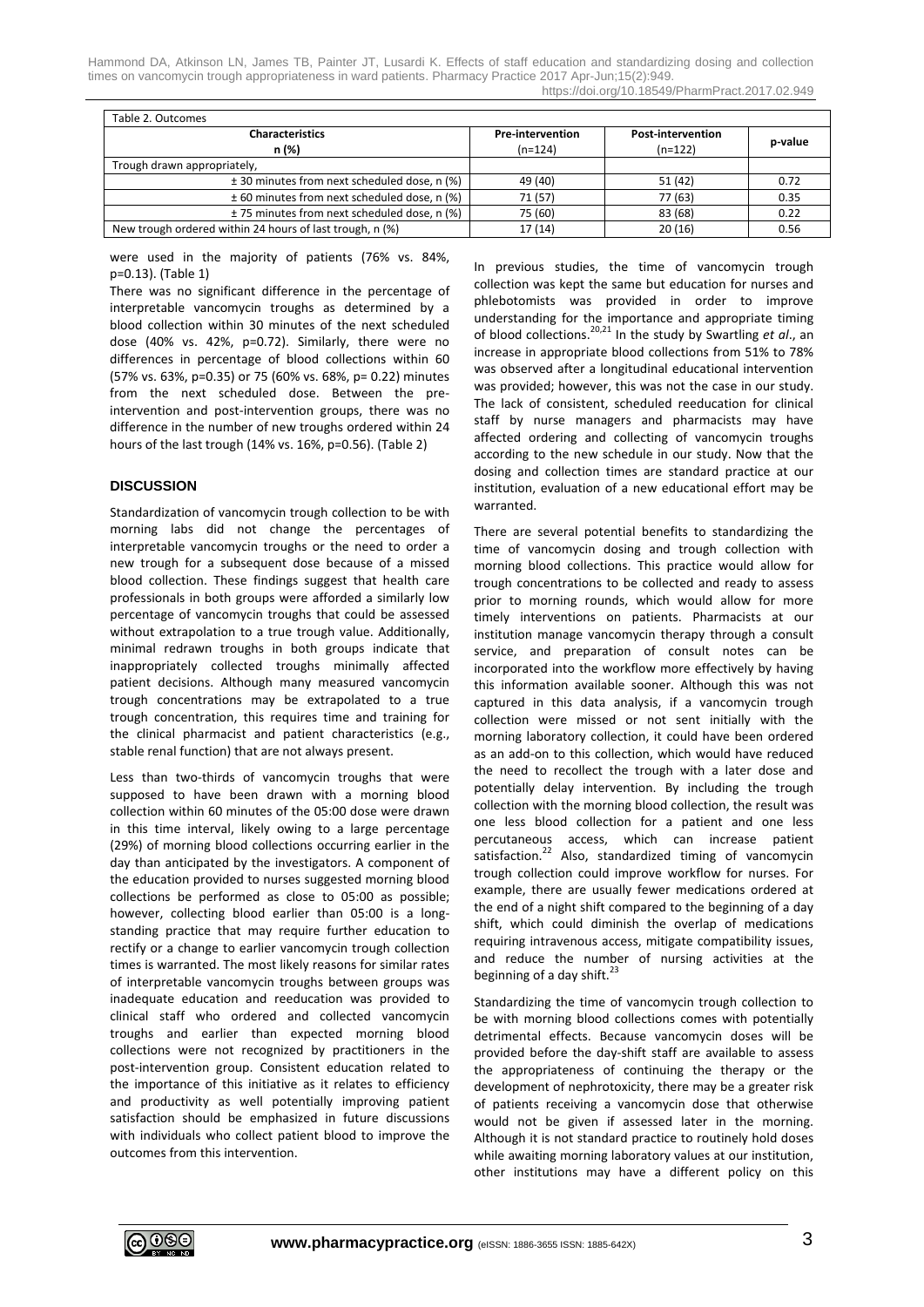practice. Each institution should evaluate its specific workflow and pharmacy practice model prior to implementing a change in standardized timing of vancomycin doses and measuring of serum concentrations.

This study is not without limitations. It was a retrospective study design, which can lead to numerous biases, including the inability to assess all variables of interest because they were not collected at the time care was provided and potential differences in the study cohorts. There was inconsistent reeducation for clinical staff, which may have affected the timing of blood collections and should be investigated further following reeducation. Additionally, the time from the previous vancomycin dose to collection of the trough concentration may have been a more appropriate outcome to evaluate than the time from trough collection to the expected next dose of vancomycin, which necessitated the assumption that dosing intervals were stable and the scheduled administration times were appropriate. Vancomycin trough concentrations were not assessed, as this was outside the scope of this study. A previous investigation into the effect of inappropriately collected vancomycin trough concentrations observed that a sizable proportion of vancomycin troughs were collected early, resulting in an overestimation of true vancomycin trough concentrations and likely vancomycin underdosing.<sup>24</sup> Following reeducation of clinical staff, the effects of inappropriately collected vancomycin trough concentrations should be evaluated for safety, effectiveness, and cost-effectiveness.

# **CONCLUSIONS**

Implementation of a universal vancomycin trough schedule with morning blood collections did not appear to reduce the percentage of inappropriately collected vancomycin troughs. This finding may be the result of a change in time for collection of vancomycin trough concentrations mitigating the effects of educational efforts, which resulted in the morning blood collections occurring earlier than desired. The change in timing of trough collection showed no appreciable harm to patients while pharmacists and other health care providers may have realized benefits in workflow management. Based on the results of this study, we will recommend to continue collecting vancomycin troughs with morning blood collections but will standardize the time of these collections, reeducate clinical staff on this practice and evaluate their understanding with a posteducation competency assessment, and evaluate the impact of further education and specific effects on workflow for clinical staff and patient-centered outcomes.

# **CONFLICT OF INTEREST**

There are no real or perceived conflicts of interest for any of the authors.

# **FUNDING**

There was no funding for this research.

# **References**

- 1. Kalil AC, Metersky ML, Klompas M, Muscedere J, Sweeney DA, Palmer LB, Napolitano LM, O'Grady NP, Bartlett JG, Carratalà J, El Solh AA, Ewig S, Fey PD, File TM Jr, Restrepo MI, Roberts JA, Waterer GW, Cruse P, Knight SL, Brozek JL. Management of adults with hospital-acquired and ventilator-associated pneumonia: 2016 clinical practice guidelines by the Infectious Diseases Society of America and the American Thoracic Society. Clin Infect Dis. 2016;63(5):e61-e111. doi: 10.1093/cid/ciw353
- 2. Rybak MJ, Lomaestro BM, Rotschafer JC, Moellering RC, Craig WA, Billeter M, Dalovisio JR, Levine DP. Vancomycin therapeutic guidelines: a summary of consensus recommendations from the Infectious Diseases Society of America, the American Society of Health-System Pharmacists, and the Society of Infectious Diseases Pharmacists. Clin Infect Dis. 2009;49(3):325-327. doi: 10.1086/600877
- 3. van Hal SJ, Paterson DL, Lodise TP. Systematic review and meta-analysis of vancomycin-induced nephrotoxicity associated with dosing schedules that maintain troughs between 15 and 20 milligrams per liter. Antimicrob Agents Chemother. 2013;57(2):734-744. doi: 10.1128/AAC.01568-12
- 4. Bentley ML, Corwin HL, Dasta J. Drug-induced acute kidney injury in the critically ill adult: recognition and prevention strategies. Crit Care Med. 2010;38(6 Suppl):S169-S174. doi: 10.1097/CCM.0b013e3181de0c60
- 5. Hammond DA, Smith MN, Li C, Hayes SM, Lusardi K, Bookstaver PB. Systematic review and meta-analysis of acute kidney injury associated with concomitant vancomycin and piperacillin/tazobactam. Clin Infect Dis. 2017 [ahead of print]. doi: 10.1093/cid/ciw811
- 6. Burgess LD, Drew RH. Comparison of the incidence of vancomycin-induced nephrotoxicity in hospitalized patients with and without concomitant piperacillin-tazobactam. Pharmacotherapy. 2014;34(7):670-676. doi: 10.1002/phar.1442
- 7. Davies SW, Efird JT, Guidry CA, Dietch ZC, Willis RN, Shah PM, Sawyer RG. Top guns: the "Maverick" and "Goose" of empiric therapy. Surg Infect (Larchmt). 2016;17(1):38-47. doi: 10.1089/sur.2015.104
- 8. Fodero KE, Horey AL, Krajewski MP, Ruh CA, Sellick JA Jr, Mergenhagen KA. Impact of an antimicrobial stewardship program on patient safety in veterans prescribed vancomycin. Clin Ther. 2016;38(3):494-502. doi: 10.1016/j.clinthera.2016.01.001
- 9. Gomes DM, Smotherman C, Birch A, Dupree L, Della Vecchia BJ, Kraemer DF, Jankowski CA. Comparison of acute kidney injury during treatment with vancomycin in combination with piperacillin-tazobactam or cefepime. Pharmacotherapy. 2014;34(7):662-669. doi: 10.1002/phar.1428
- 10. Hammond DA, Smith MN, Painter JT, Meena NK, Lusardi K. Concomitant vancomycin and piperacillin-tazobactam does not increase acute kidney injury in critically ill patients. Pharmacotherapy. 2016;36(5):463-471. doi: 10.1002/phar.1738